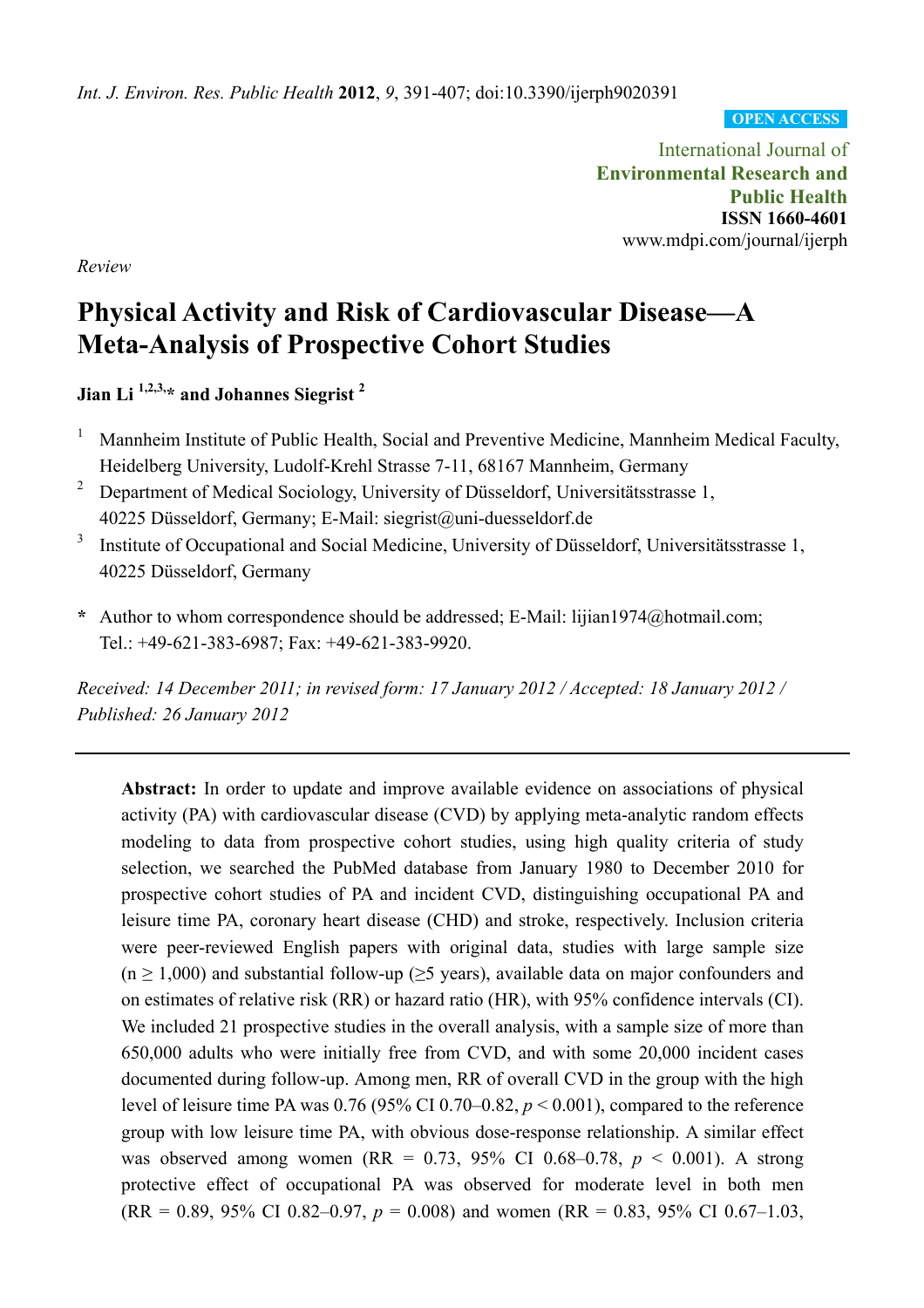$p = 0.089$ ). No publication bias was observed. Our findings suggest that high level of leisure time PA and moderate level of occupational PA have a beneficial effect on cardiovascular health by reducing the overall risk of incident coronary heart disease and stroke among men and women by 20 to 30 percent and 10 to 20 percent, respectively. This evidence from high quality studies supports efforts of primary and secondary prevention of CVD in economically advanced as well as in rapidly developing countries.

**Keywords:** physical activity; cardiovascular disease; coronary heart disease; stroke; meta-analysis; epidemiological cohort

#### **1. Introduction**

Cardiovascular disease (CVD), including coronary heart disease (CHD) and stroke, is a major contributor to the World's burden of disease, ranging currently as the most important cause of death and producing substantial disability and reduced well-being among surviving people [1,2]. Distinct measures of primary prevention, mainly regular physical activity (PA), healthy diet, and smoking cessation have been investigated, with convincing evidence of respective risk reductions of cardiovascular morbidity and mortality [3,4]. This evidence includes studies of protective effects of regular PA against CHD, but fewer—and less consistent—investigations were conducted with regard to protective effects against stroke [5,6]. In addition, most of early reports on the relationship between PA and CVD were focused on men, and the few studies exploring associations of PA with CVD among women demonstrated conflicting results, in part due to the fact that different types of activity, their duration and intensity were monitored [7,8]. More importantly, the majority of existing evidence of health benefits relates to leisure time PA whereas another principal type of physical activity, *i.e.*, occupational PA has been less thoroughly investigated [9]. Both leisure time and occupational PA are generally considered to provide protective effects on health, however, recent studies observed that heavy occupational PA might be harmful to health [10]. Another crucial question is how much PA is good for cardiovascular health. It is still unclear whether more PA is even better, as expected from research on dose-response relationships [11].

In view of these inconsistencies an updated systematic review of the current state of knowledge seems warranted, and we set out to contribute to this aim by reviewing available evidence from prospective epidemiological cohort studies. In epidemiological research the prospective observational study is considered a gold standard approach because of its temporal sequence (exposure assessment precedes disease onset), its sample size (based on statistical power calculation and allowing for adjustment for confounding variables in multivariate analysis), and the quantification of subsequent disease risk following exposure (relative risk of disease in exposed *versus* non-exposed individuals). Prospective cohort studies are expensive and time-consuming, but due to their methodological strengths their findings provide a strong case of credibility, in particular if supported by results from intervention studies demonstrating CVD risk reduction as a function of increased PA. We therefore performed this systematic review with an exclusive focus on findings from prospective cohort studies of different types of PA (occupational and leisure time PA) and different types of CVD (CHD and stroke), with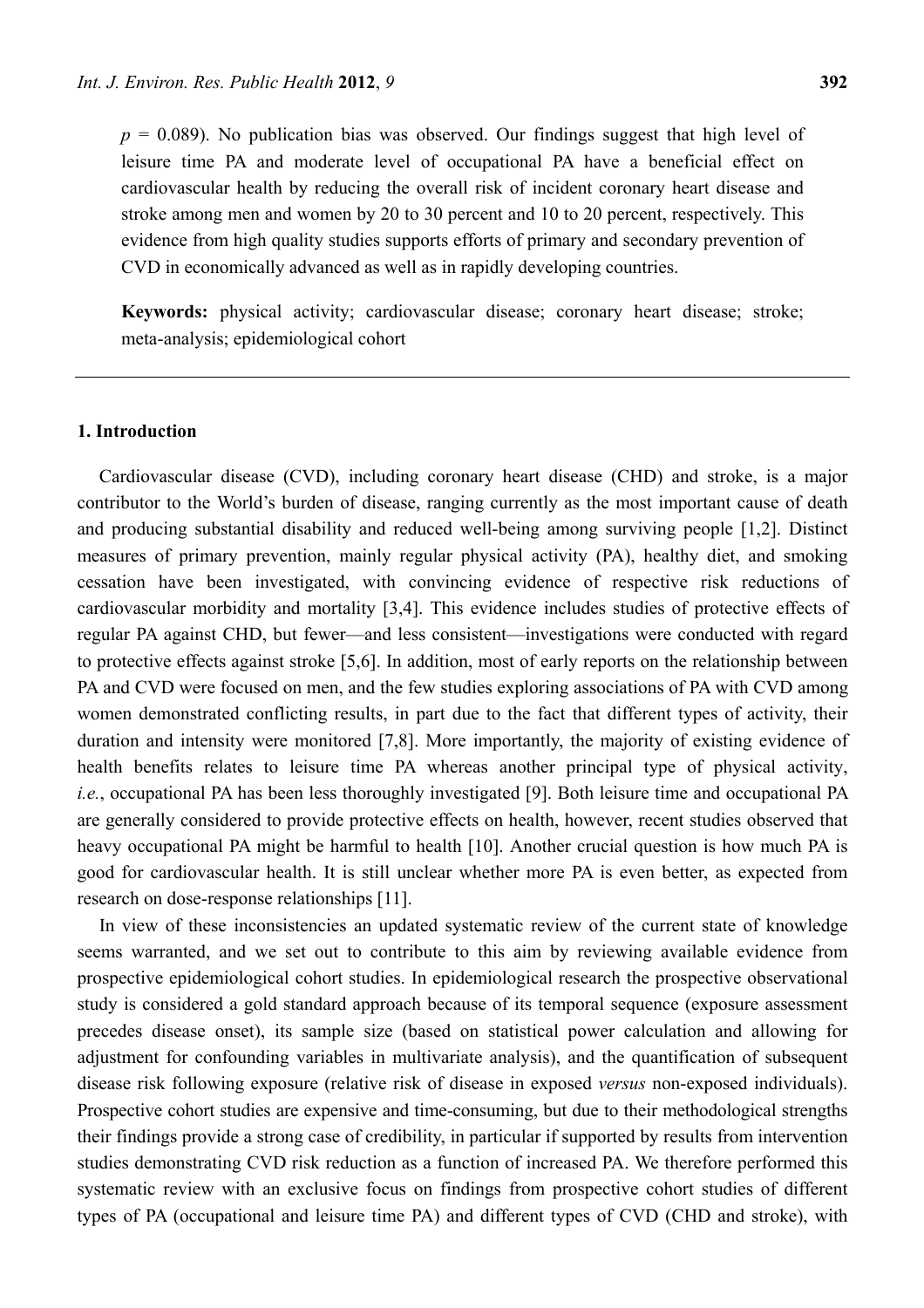special emphasis on a potential dose-response relationship. Importantly, where possible we separated the findings among men from those among women to explore potential gender-specific associations. Results are expected to strengthen the evidence base of measures of primary and secondary prevention of cardiovascular risks and diseases.

# **2. Methods**

## *2.1. Study Selection and Data Extraction*

We applied the internationally established quality criteria for performing systematic review and meta-analysis of epidemiological studies [12,13]. The following inclusion criteria were applied to the process of literature search, in an effort to identify most convincing evidence: (1) Database: PubMed; (2) Time duration: January 1980–December 2010; (3) Medical subject headings and terms: physical activity, exercise, cardiovascular disease, coronary heart disease, stroke, cerebrovascular disease; (4) Study design: prospective cohort studies; (5) Peer-reviewed English articles with original data; (6) Healthy populations without history of disease of interest; (7) Sample size:  $\geq 1,000$ ; (8) Follow-up:  $\geq$ 5 years; (9) Adjustment for relevant confounding factors; (10) Estimation of relative risk (RR), or hazard ratio (HR), with 95% confidence interval (CI); (11) Objective measurement of PA; (12) At least 3 or more categories of occupational or leisure time PA. Information on study design, participant characteristics, measurement of exposure and outcome variables, adjustment for potential confounding, and estimates of associations was abstracted.

## *2.2. Statistical Analysis*

The random effects modeling approach was used to perform meta-analysis [14]. We distinguished three levels of PA: high, moderate, and low. The lowest category was defined as low level PA (reference group), the highest category as high level PA. All categories in between were pooled to represent a moderate level PA [5]. For each selected study we extracted a RR or HR for the high *versus* the low PA group, and for the moderate *versus* the low PA group, respectively. These separate analyses can be interpreted as an estimate of a potential dose-response relationship between levels of occupational/leisure time PA and risk for CHD/stroke. We used the Q-test for heterogeneity of study results. To detect publication biases we explored heterogeneity in funnel plots and the degree of asymmetry by using Begg's asymmetry method [15]. Data for CHD and stroke were analyzed separately in a first step, followed by a step where these measures were combined. In all analyses, conducted by the statistical program STATA 11, occupational and leisure time PA, men and women were analyzed separately [16].

# **3. Results**

The systematic search identified 1974 potentially relevant articles according to the inclusion criteria (1), (2), and (3). Of these, 31 articles met the inclusion criteria (4), (5), (6), (7), (8), (9), and (10). Furthermore, 10 articles were excluded based on the inclusion criteria (11) and (12). Then 21 papers included the following endpoints: 12 studies with fatal or non-fatal manifestation of CHD [17-28], and nine studies with fatal or non-fatal stroke [29-37] (see Table 1). Eight studies were conducted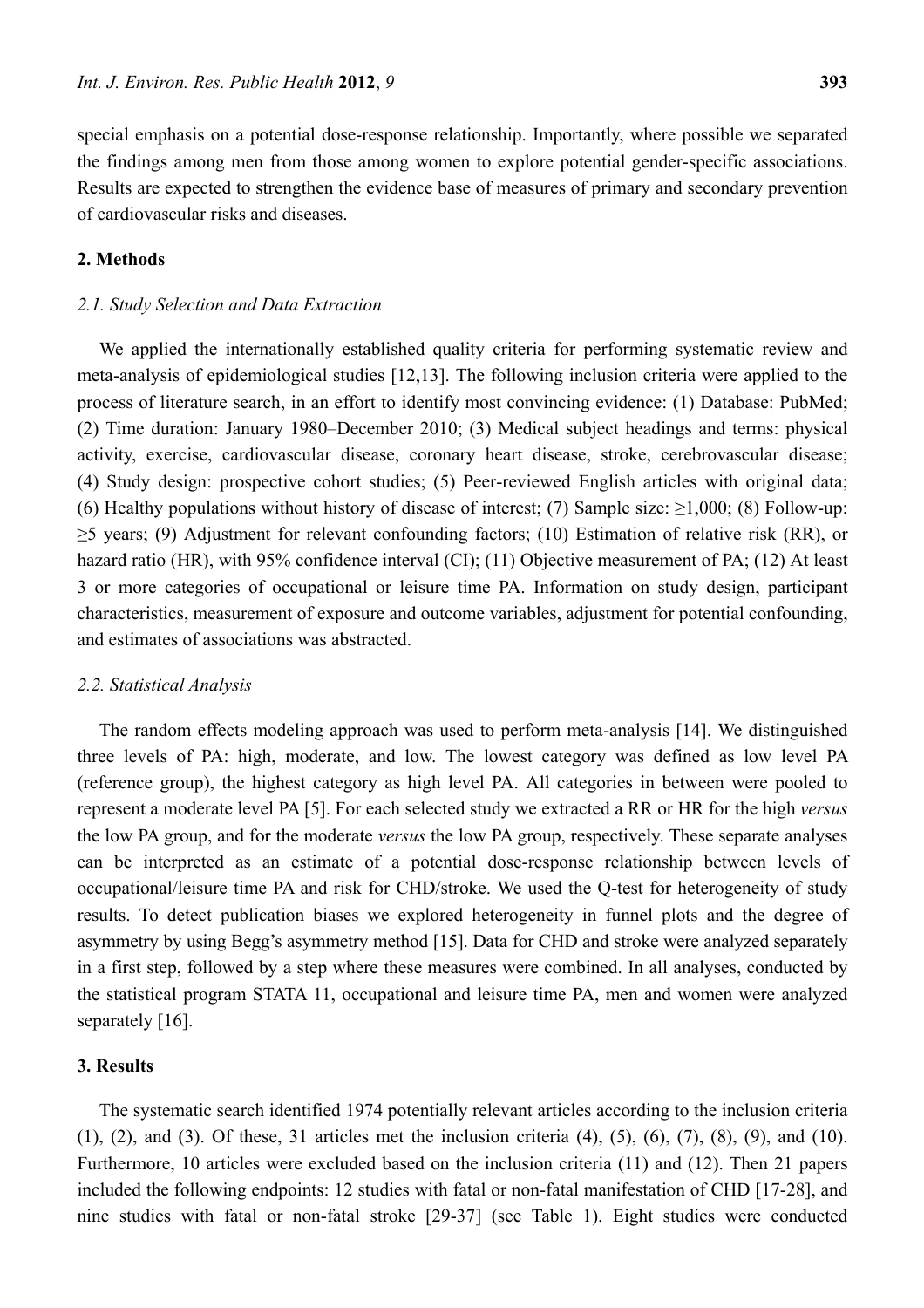exclusively among men, and seven studies concerned women, whereas the remaining papers included men and women. A majority of 16 studies were conducted in the USA, and five studies originated from Europe (three from Finland and two from UK). All studies investigated leisure time PA whereas three studies involved separate measurements of occupational PA. The population of this meta-analysis included more than 650,000 adults who were initially free from CHD or stroke, and some 20,000 incident cases were documented during follow-up.

Figures 1 and 2 demonstrate the associations between occupational PA and CVD in men and in women respectively. Among men, the pooled relative risk (RR) of overall CVD in the group with the moderate level of occupational PA was  $0.89$  (95% CI 0.82–0.97,  $p = 0.008$ ) compared to the reference group with low occupational PA; while high level of occupational PA seemed not have more protective effect on overall CVD (RR =  $0.91$ ,  $95\%$  CI 0.84–0.97,  $p = 0.006$ ). A similar effect was observed in case of both CHD and stroke: moderate occupational PA predicted lowest risk of CHD and stroke. Among women, results were in line with those reported for men. The pooled RR of overall CVD in the group with moderate level of occupational PA was  $0.83$  (95% CI 0.67–1.03,  $p = 0.089$ ) compared with the reference group with low occupational PA, while high level of occupational PA was associated with a reduced risk of overall CVD (RR =  $0.84$ , 95% CI 0.77–0.92,  $p < 0.001$ ). Again, similar effects for CHD and stroke were observed.

Figures 3 and 4 present the associations between leisure time PA and CVD in men and in women respectively. Among men, the pooled RR of overall CVD in the group with the moderate level of leisure time PA was 0.80 (95% CI 0.74–0.87,  $p < 0.001$ ) compared to the reference group with low leisure time PA; while a high level of leisure time PA showed a somewhat stronger protective effect against overall CVD (RR =  $0.76$ ,  $95\%$  CI 0.70–0.82,  $p \le 0.001$ ). A similar effect was observed in case of both CHD and stroke: high leisure time PA was associated with lowest risk of CHD ( $RR = 0.79$ ) and stroke  $(RR = 0.71)$  respectively. Among women, similar pattern was found with men. The pooled RR of overall CVD in the group with moderate level of leisure time PA was 0.82 (95% CI 0.67–0.88,  $p \le 0.001$ ) compared with the reference group with low leisure time PA, while a high level of leisure time PA reduced the risk of overall CVD to 0.73 (95% CI 0.68–0.78,  $p < 0.001$ ). Similarly, the lowest risks of CHD (RR = 0.71) and stroke (RR = 0.78) were found in people with high level of leisure time PA. Despite the overall significantly reduced relative risks of CVD among men and women who were physically active to a substantial extent the confidence intervals in six or seven studies reached beyond the margin of 1.0, thus indicating a non-significant effect. We found no evidence of publication bias in any analyses using Begg's asymmetry method  $(p > 0.10)$ .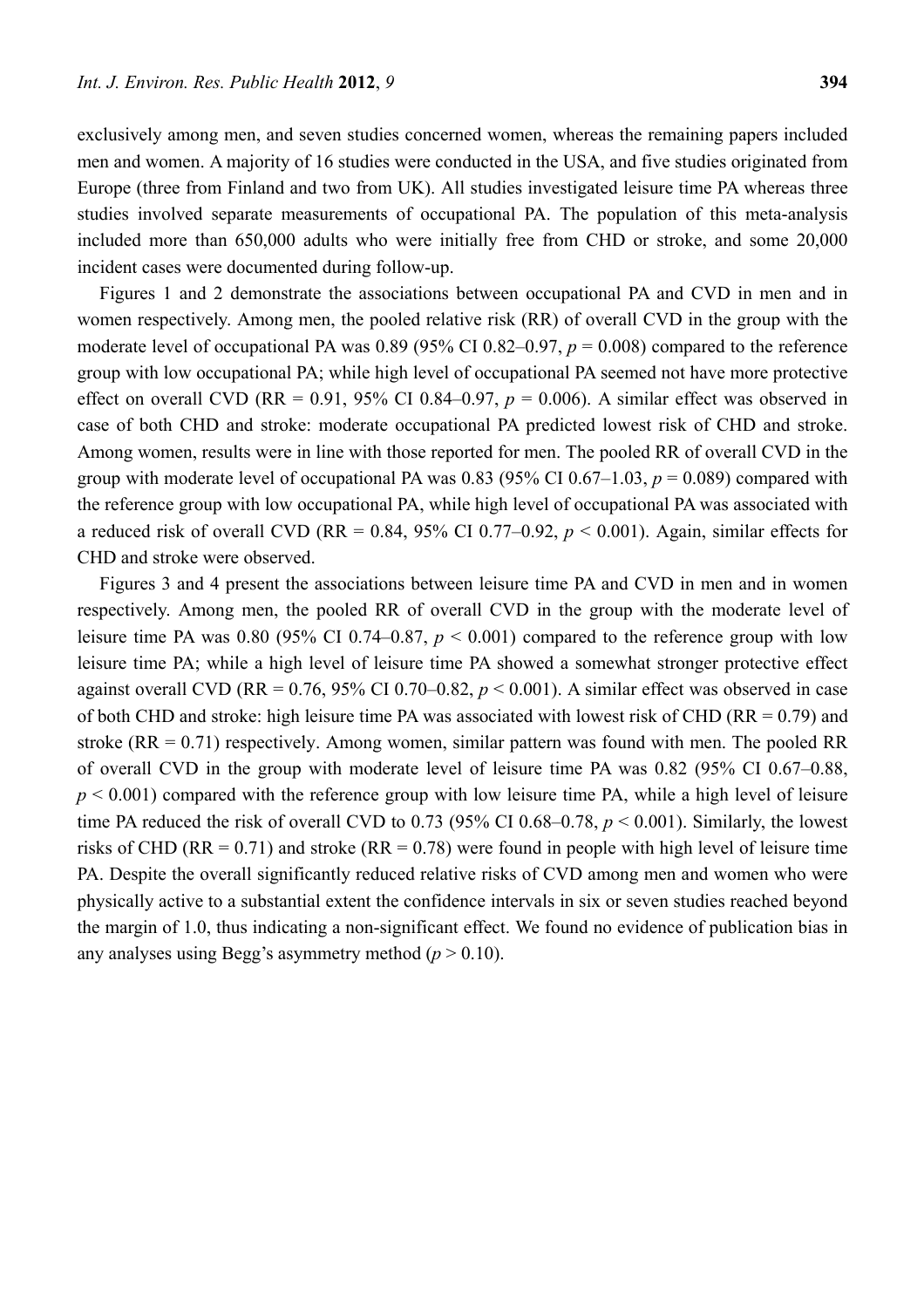| <b>Study</b>                 | Country    | Population                                         | Follow-up<br>duration | <b>Measurement of physical activity</b>                                                                                               | No. of cases  | <b>Adjustments</b>                                                                                                                                                                                                          |
|------------------------------|------------|----------------------------------------------------|-----------------------|---------------------------------------------------------------------------------------------------------------------------------------|---------------|-----------------------------------------------------------------------------------------------------------------------------------------------------------------------------------------------------------------------------|
| <b>CHD</b>                   |            |                                                    |                       |                                                                                                                                       |               |                                                                                                                                                                                                                             |
| Donahue<br>et al. [17]       | <b>USA</b> | 7,644 men,<br>age 45–69 years                      | 12 years              | Leisure time PA index based on<br>average time of activities                                                                          | 888 cases     | Age, alcohol, smoking                                                                                                                                                                                                       |
| Folsom<br>et al. [18]        | <b>USA</b> | $6,188$ men and<br>7,852 women,<br>age 45-64 years | $Up$ to<br>7 years    | Leisure time PA and occupational<br>PA indices based on average<br>frequency of activities                                            | 320 cases     | Age, race, study center, education, smoking,<br>alcohol, hormone replacement therapy (women),<br>diabetes, waist/hip ratio, cholesterol, blood<br>pressure, anti-hypertensive medication use,<br>fibrinogen.                |
| Manson<br><i>et al.</i> [19] | <b>USA</b> | 72,488 women,<br>age 40–65 years                   | 8 years               | Leisure time PA score based on<br>average time of activities, and<br>expressed as energy expenditure                                  | 645 cases     | Age, period during the study, smoking, BMI,<br>menopausal status, parental history of myocardial<br>infarction, vitamin-supplement, alcohol, history of<br>hypertension, diabetes, hypercholesterolemia, and<br>aspirin use |
| Kaprio<br><i>et al.</i> [20] | Finland    | 8,205 twin men,<br>age 25–69 years                 | $Up$ to<br>20 years   | Leisure time PA score based on<br>average frequency, duration, and<br>intensity of activities, and<br>expressed as energy expenditure | 723 cases     | Age, BMI, smoking, hypertension, diabetes                                                                                                                                                                                   |
| Lee<br><i>et al.</i> $[21]$  | <b>USA</b> | 7,307 men,<br>mean age<br>66.1 years               | 5 years               | Leisure time PA score based on<br>average frequency and duration of<br>activities, and expressed as energy<br>expenditure             | 482 cases     | Age, duration per exercise episode, smoking,<br>hypertension, diabetes, early parental death,<br>vitamin/mineral supplements, alcohol, red meat and<br>vegetable consumption, participation in vigorous<br>activities       |
| Sesso<br><i>et al.</i> [22]  | <b>USA</b> | 12,516 men,<br>mean age<br>57.7 years              | $Up$ to<br>16 years   | Leisure time PA score based on<br>average frequency and duration of<br>activities, and expressed as energy<br>expenditure             | $2,135$ cases | Age, BMI, alcohol, hypertension, diabetes,<br>smoking, early parental death                                                                                                                                                 |

|  |  |  |  | Table 1. Summary of prospective cohort studies on physical activity and cardiovascular disease. |  |  |  |  |  |  |  |
|--|--|--|--|-------------------------------------------------------------------------------------------------|--|--|--|--|--|--|--|
|--|--|--|--|-------------------------------------------------------------------------------------------------|--|--|--|--|--|--|--|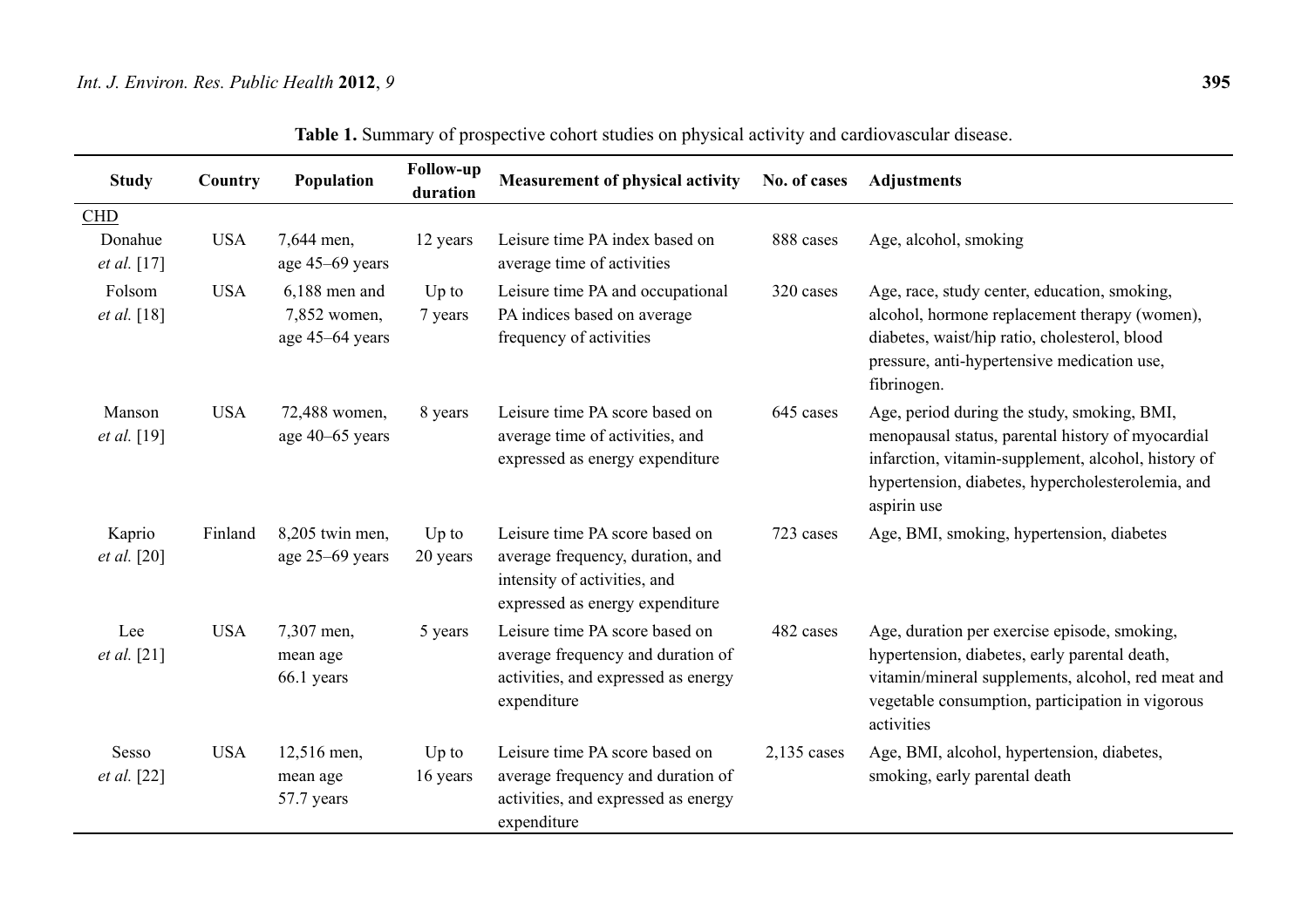| <b>Study</b>                      | Country    | Population                                        | <b>Follow-up</b><br>duration | <b>Measurement of physical activity</b>                                                                                               | No. of cases | <b>Adjustments</b>                                                                                                                        |
|-----------------------------------|------------|---------------------------------------------------|------------------------------|---------------------------------------------------------------------------------------------------------------------------------------|--------------|-------------------------------------------------------------------------------------------------------------------------------------------|
| CHD                               |            |                                                   |                              |                                                                                                                                       |              |                                                                                                                                           |
| Lee<br>et al. [23]                | <b>USA</b> | 39,372 healthy<br>women, age 45<br>years or older | Average<br>5 years           | Leisure time PA score based on<br>average time of activities, and<br>expressed as energy expenditure                                  | 244 cases    | Age, smoking, alcohol, diet, menopausal status, use<br>of postmenopausal hormones, and parental history<br>of early myocardial infarction |
| Lee<br><i>et al.</i> [24]         | <b>USA</b> | 7,337 men,<br>mean age<br>66 years                | Average<br>5.3 years         | Leisure time PA score based on<br>average frequency, duration, and<br>intensity of activities, and<br>expressed as energy expenditure | 551 cases    | Age, smoking; alcohol, red meat, vegetables, early<br>parental mortality, BMI, history of hypertension,<br>cholesterol, and diabetes      |
| Conroy<br>et al. [25]             | <b>USA</b> | 37,169 healthy<br>women, age 45<br>years or older | Average<br>9 years           | Leisure time PA score based on<br>average time of activities, and<br>expressed as energy expenditure                                  | 477 cases    | Age, smoking, alcohol, diet, use of hormone<br>therapy, menopausal status, and family history of<br><b>CHD</b>                            |
| Li<br>et al. [26]                 | <b>USA</b> | 88,393 women,<br>age 34-59 years                  | 20 years                     | Leisure time PA index based on<br>average time of activities                                                                          | 2,358 cases  | Age, smoking, parental history of CHD,<br>postmenopausal status and hormone use, aspirin<br>use, alcohol consumption, and BMI             |
| Hu<br><i>et al.</i> [27]          | Finland    | 47,840 men and<br>women, age<br>$25-64$ years     | 18.9 years                   | Leisure time PA and occupational<br>PA indices based on average<br>intensity of activities                                            | 4,660 case   | Age, BMI, blood pressure, cholesterol, education,<br>alcohol, smoking, history of diabetes                                                |
| Weinstein<br><i>et al.</i> [28]   | <b>USA</b> | 38,987 women,<br>age 45 years or<br>older         | $10.9$ years                 | Leisure time PA score based on<br>average time of activities, and<br>expressed as energy expenditure                                  | 948 cases    | Age, parental history of myocardial infarction,<br>alcohol, smoking, use of hormone therapy, and<br>dietary factors                       |
| <b>Stroke</b>                     |            |                                                   |                              |                                                                                                                                       |              |                                                                                                                                           |
| Wannamethee<br><i>et al.</i> [29] | <b>UK</b>  | 5,694 men,<br>age 40–59 years                     | $Up$ to<br>9.5 years         | Leisure time PA score based on<br>average frequency, duration, and<br>intensity of activities, and<br>expressed as energy expenditure | 68 cases     | Age, smoking, BMI, social class, drinking                                                                                                 |

**Table 1.** *Cont.*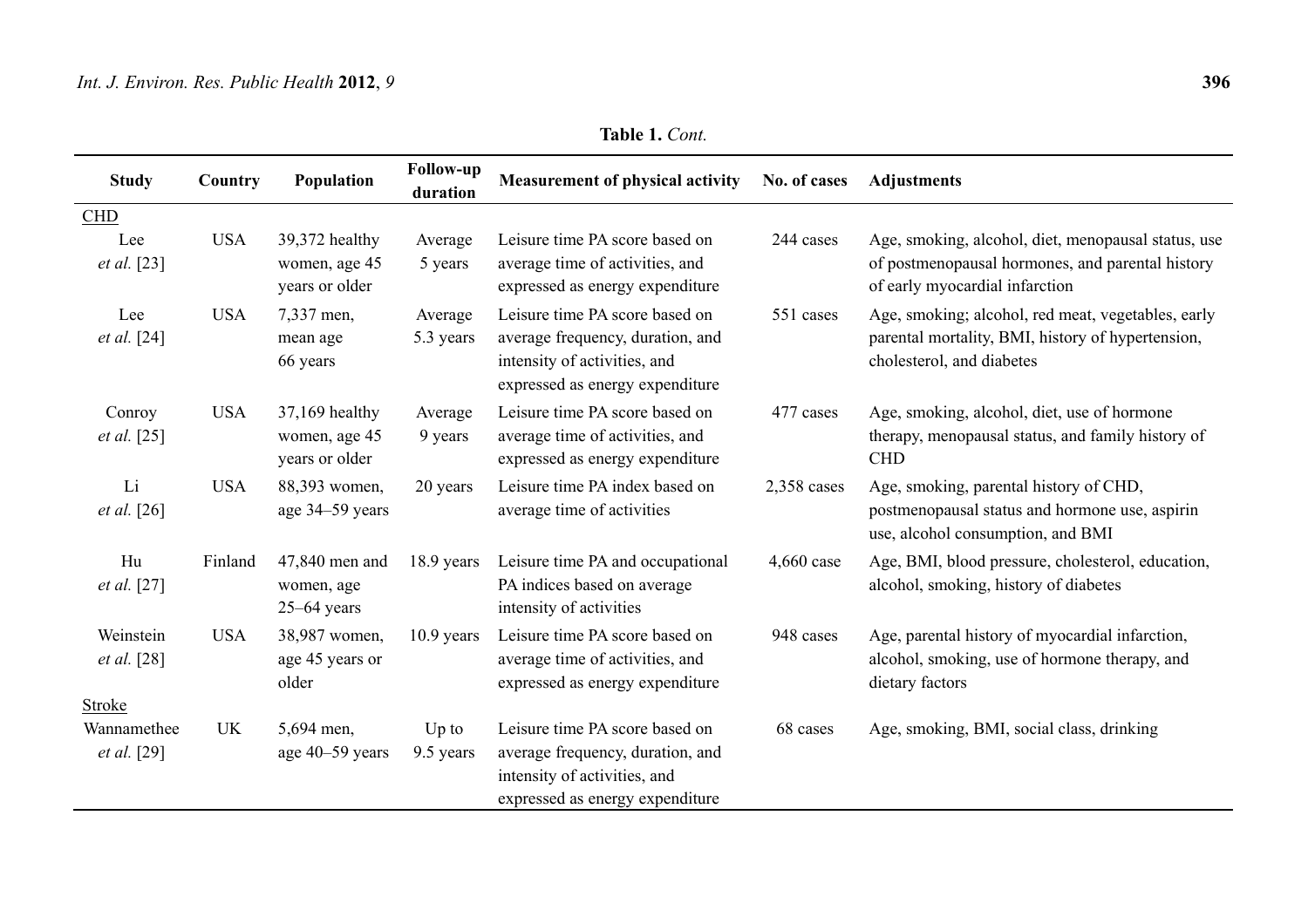| <b>Study</b>                          | Country    | Population                                            | <b>Follow-up</b><br>duration | <b>Measurement of physical activity</b>                                                                                   | No. of cases | <b>Adjustments</b>                                                                                                                                                                                                                                     |
|---------------------------------------|------------|-------------------------------------------------------|------------------------------|---------------------------------------------------------------------------------------------------------------------------|--------------|--------------------------------------------------------------------------------------------------------------------------------------------------------------------------------------------------------------------------------------------------------|
| Stroke<br>Kiely<br><i>et al.</i> [30] | <b>USA</b> | 3,258 men and<br>4,161 women,<br>mean age<br>55 years | $Up$ to<br>32 years          | Leisure time PA index based on<br>average time of activities                                                              | 680 cases    | Age, occupation, blood pressure, smoking,<br>cholesterol, total vital capacity, BMI, glucose<br>intolerance, atrial fibrillation, left ventricular<br>hypertrophy, valvular disease, history of congestive<br>heart failure and ischemic heart disease |
| Lee<br>et al. [31]                    | <b>USA</b> | $11,130$ men,<br>mean age<br>58 years                 | $Up$ to<br>13 years          | Leisure time PA score based on<br>average frequency and duration of<br>activities, and expressed as energy<br>expenditure | 378 cases    | Age, smoking, alcohol, early parental death                                                                                                                                                                                                            |
| Lee<br><i>et al.</i> [32]             | <b>USA</b> | 21,823 men,<br>age 40-84 years                        | $11.1$ years                 | Leisure time PA index based on<br>average frequency of vigorous<br>exercise                                               | 533 cases    | Age, smoking, alcohol, BMI, history of<br>hypertension, high cholesterol, diabetes, angina,<br>parental history of early myocardial infarction                                                                                                         |
| Hu<br><i>et al.</i> [33]              | <b>USA</b> | 72,488 women,<br>age 40–65 years                      | 8 years                      | Leisure time PA score based on<br>average time of activities, and<br>expressed as energy expenditure                      | 258 cases    | Age, smoking, BMI, menopausal status, parental<br>history of early myocardial infarction, alcohol,<br>aspirin, history of hypertension, diabetes, or<br>hypercholesterolemia                                                                           |
| Hu<br>et al. [34]                     | Finland    | 47,721 men and<br>women, age<br>$25-64$ years         | 19 years                     | Leisure time PA and occupational<br>PA indices based on average<br>intensity of activities                                | 2,863 case   | Age, area, study year, BMI, blood pressure,<br>cholesterol, education, smoking, alcohol, diabetes                                                                                                                                                      |
| Myint<br><i>et al.</i> [35]           | UK         | $22,602$ men and<br>women, age<br>$40 - 79$ years     | 8.6 years                    | Combined leisure time PA and<br>occupational PA index based on<br>average time and intensity of<br>activities             | 361 cases    | Age, blood pressure, BMI, cholesterol, smoking,<br>history of diabetes                                                                                                                                                                                 |

**Table 1.** *Cont.*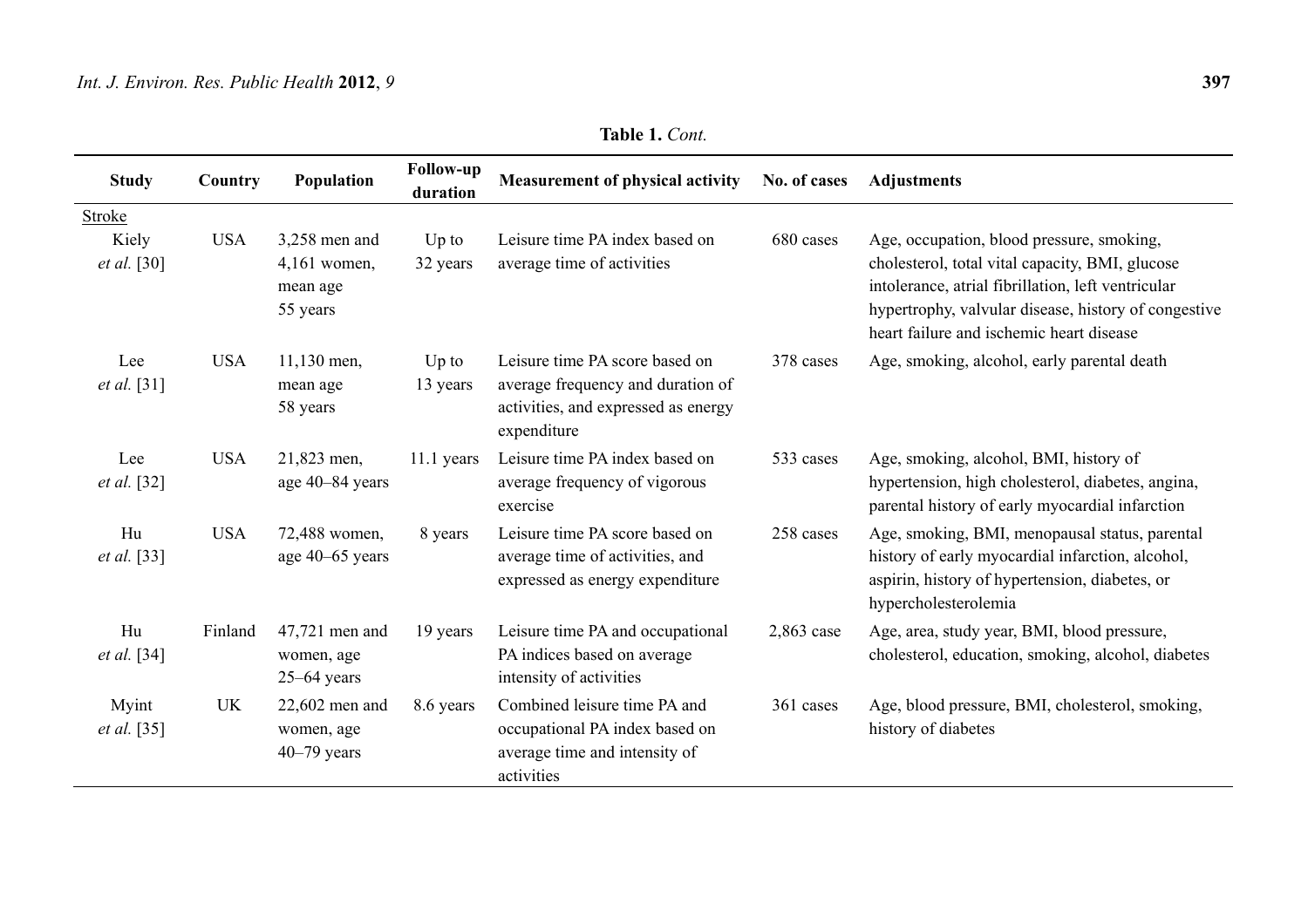| <b>Study</b>                     | Country    | Population                                                                                     | <b>Follow-up</b><br>duration | <b>Measurement of physical activity</b>                                                              | No. of cases | <b>Adjustments</b>                                                                                                                                                              |
|----------------------------------|------------|------------------------------------------------------------------------------------------------|------------------------------|------------------------------------------------------------------------------------------------------|--------------|---------------------------------------------------------------------------------------------------------------------------------------------------------------------------------|
| <b>Stroke</b>                    |            |                                                                                                |                              |                                                                                                      |              |                                                                                                                                                                                 |
| Williams [36]                    | <b>USA</b> | $29,279$ men and<br>$12,123$ women,<br>mean age 44.8<br>years for men<br>and 38.9 for<br>women | 7.7 years                    | Running distance                                                                                     | 119 cases    | Age, smoking                                                                                                                                                                    |
| Sattelmair<br><i>et al.</i> [37] | <b>USA</b> | 39,315 healthy<br>women,<br>$age \ge 45 \text{ years}$                                         | $11.9$ years                 | Leisure time PA score based on<br>average time of activities, and<br>expressed as energy expenditure | 579 cases    | Age, smoking, alcohol, diet, menopausal status,<br>parental history of myocardial infarction, migraine<br>aura, BMI, history of diabetes, elevated cholesterol,<br>hypertension |

**Table 1.** *Cont.*

BMI = body mass index, CHD = coronary heart disease, PA = physical activity.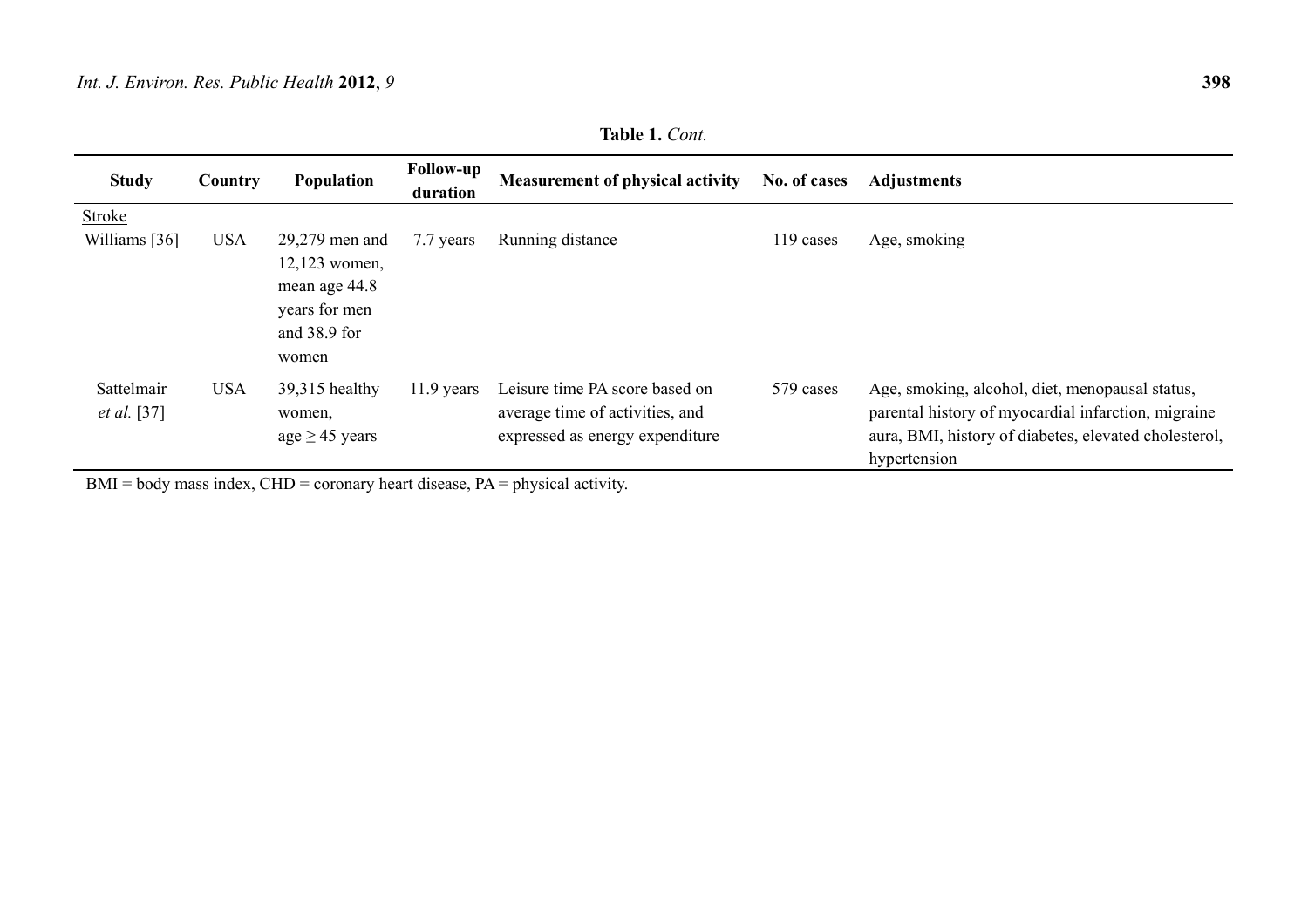| Study              |                  | RR (95% CI) (moderate PA vs. low PA) | RR (95% CI) (high PA vs. low PA) |              |
|--------------------|------------------|--------------------------------------|----------------------------------|--------------|
| <b>CHD</b>         |                  |                                      |                                  |              |
| Folsom et al. [18] | 0.88(0.55, 1.38) |                                      | 1.08(0.68, 1.54)                 |              |
| Hu et al. $[27]$   | 0.87(0.78, 0.97) |                                      | 0.90(0.82, 0.98)                 |              |
| Subtotal           | 0.87(0.78, 0.97) |                                      | 0.91(0.83, 0.99)                 |              |
| Stroke             |                  |                                      |                                  |              |
| Hu et al. [34]     | 0.93(0.80, 1.08) |                                      | 0.90(0.80, 1.03)                 |              |
| Subtotal           | 0.93(0.80, 1.08) |                                      | 0.90(0.80, 1.03)                 |              |
| Overall            | 0.89(0.82, 0.97) |                                      | 0.91(0.84, 0.97)                 |              |
|                    |                  | 0.20<br>1.00<br>1.60                 | 0.20                             | 1.00<br>1.60 |

Figure 1. The association between occupational physical activity and cardiovascular disease from prospective cohort studies in men.

 $CHD =$  coronary heart disease,  $CI =$  confidence interval,  $PA =$  physical activity,  $RR =$  relative risk.

**Figure 2.** The association between occupational physical activity and cardiovascular disease from prospective cohort studies in women.

| Study                | RR (95% CI) (moderate PA vs. low PA) |                      | $RR(95\% CI)$ (high PA vs. low PA) |              |
|----------------------|--------------------------------------|----------------------|------------------------------------|--------------|
| <b>CHD</b>           |                                      |                      |                                    |              |
| Folsom et al. $[18]$ | 0.62(0.21, 1.42)                     |                      | 0.83(0.53, 1.43)                   |              |
| Hu et al. $[27]$     | 0.75(0.66, 0.86)                     |                      | 0.80(0.70, 0.91)                   |              |
| Subtotal             | 0.75(0.66, 0.85)                     |                      | 0.80(0.71, 0.91)                   |              |
| <b>Stroke</b>        |                                      |                      |                                    |              |
| Hu et al. [34]       | 0.95(0.83, 1.09)                     |                      | 0.89(0.78, 1.03)                   |              |
| Subtotal             | 0.95(0.83, 1.09)                     |                      | 0.89(0.78, 1.03)                   |              |
| Overall              | 0.83(0.67, 1.03)                     |                      | 0.84(0.77, 0.92)                   |              |
|                      |                                      | 0.20<br>1.00<br>1.60 | 0.20                               | 1.60<br>1.00 |

 $CHD = \text{coronary heart disease}, CI = \text{confidence interval}, PA = \text{physical activity}, RR = \text{relative risk}$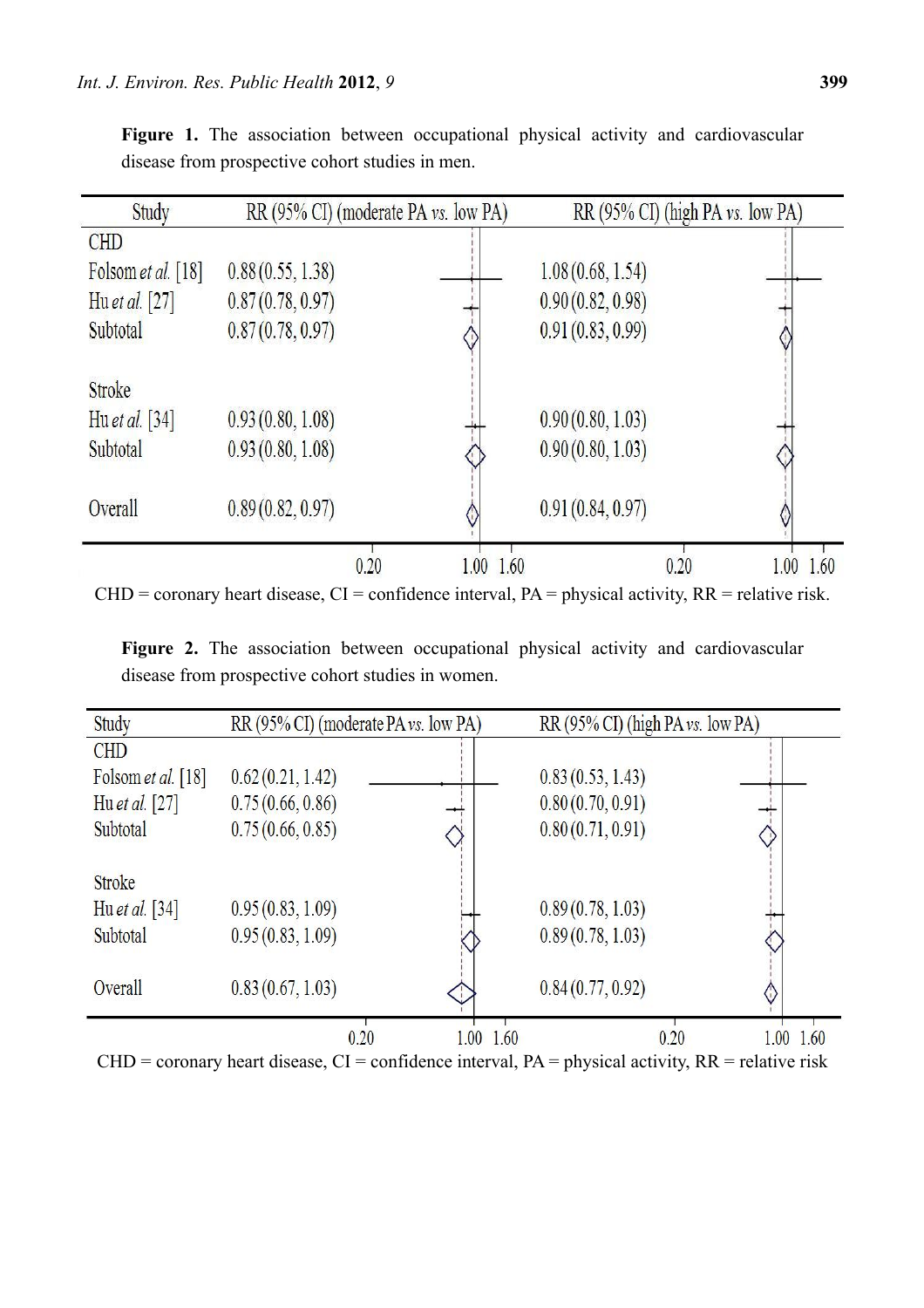| Study                                                                                                       |                  | RR (95% CI) (moderate PA vs. low PA) |                  | $RR(95\% CI)$ (high PA vs. low PA) |  |  |  |  |
|-------------------------------------------------------------------------------------------------------------|------------------|--------------------------------------|------------------|------------------------------------|--|--|--|--|
| <b>CHD</b>                                                                                                  |                  |                                      |                  |                                    |  |  |  |  |
| Donahue et al. [17]                                                                                         | 0.71(0.56, 0.90) |                                      | 0.69(0.53, 0.88) |                                    |  |  |  |  |
| Folsom <i>et al.</i> $\lceil 18 \rceil$                                                                     | 0.96(0.63, 1.46) |                                      | 0.89(0.59, 1.35) |                                    |  |  |  |  |
| Kaprio et al. [20]                                                                                          | 0.84(0.70, 1.01) |                                      | 0.68(0.50, 0.92) |                                    |  |  |  |  |
| Lee <i>et al.</i> $[21]$                                                                                    | 0.80(0.55, 1.18) |                                      | 0.62(0.41, 0.96) |                                    |  |  |  |  |
| Sesso <i>et al.</i> $[22]$                                                                                  | 0.81(0.71, 0.92) |                                      | 0.81(0.71, 0.94) |                                    |  |  |  |  |
| Lee <i>et al.</i> $\lceil 24 \rceil$                                                                        | 0.78(0.58, 1.03) |                                      | 0.72(0.52, 1.00) |                                    |  |  |  |  |
| Hu et al. $[27]$                                                                                            | 0.95(0.88, 1.02) |                                      | 0.84(0.74, 0.95) |                                    |  |  |  |  |
| Subtotal                                                                                                    | 0.85(0.77, 0.93) |                                      | 0.79(0.73, 0.85) |                                    |  |  |  |  |
|                                                                                                             |                  |                                      |                  |                                    |  |  |  |  |
| Stroke                                                                                                      |                  |                                      |                  |                                    |  |  |  |  |
| Wannamethee et al. [29]                                                                                     | 0.60(0.20, 1.50) |                                      | 0.20(0.01, 1.50) |                                    |  |  |  |  |
| Kiely et al. [30]                                                                                           | 0.65(0.43, 1.00) |                                      | 0.68(0.46, 1.01) |                                    |  |  |  |  |
| Lee <i>et al.</i> [31]                                                                                      | 0.54(0.38, 0.76) |                                      | 0.82(0.58, 1.14) |                                    |  |  |  |  |
| Lee <i>et al.</i> $\lceil 32 \rceil$                                                                        | 0.84(0.65, 1.08) |                                      | 0.86(0.65, 1.13) |                                    |  |  |  |  |
| Hu et al. [34]                                                                                              | 0.84(0.75, 0.94) |                                      | 0.72(0.60, 0.87) |                                    |  |  |  |  |
| Myint et al. [35]                                                                                           | 0.75(0.52, 1.09) |                                      | 0.61(0.43, 0.86) |                                    |  |  |  |  |
| Williams [36]                                                                                               | 0.48(0.27, 0.90) |                                      | 0.29(0.13, 0.64) |                                    |  |  |  |  |
| Subtotal                                                                                                    | 0.73(0.62, 0.85) |                                      | 0.71(0.60, 0.84) |                                    |  |  |  |  |
|                                                                                                             |                  |                                      |                  |                                    |  |  |  |  |
| Overall                                                                                                     | 0.80(0.74, 0.87) |                                      | 0.76(0.70, 0.82) |                                    |  |  |  |  |
|                                                                                                             |                  |                                      |                  |                                    |  |  |  |  |
|                                                                                                             |                  | 0.20<br>$1.00$ 1.60                  |                  | 0.20<br>1.00 1.60                  |  |  |  |  |
| $CHD =$ coronary heart disease, $CI =$ confidence interval, $PA =$ physical activity, $RR =$ relative risk. |                  |                                      |                  |                                    |  |  |  |  |

Figure 3. The association between leisure time physical activity and cardiovascular disease from prospective cohort studies in men.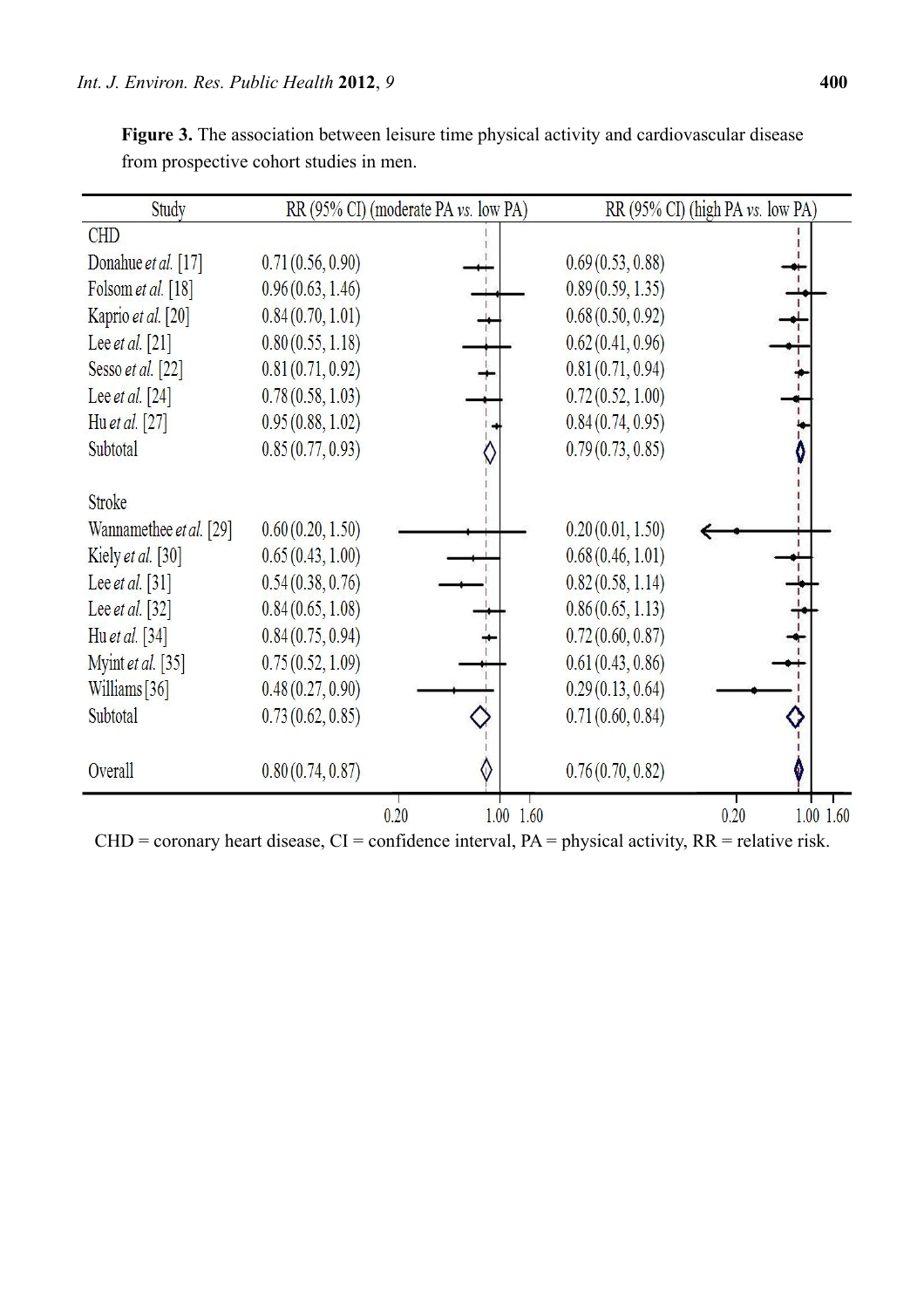| Study                  |                  | RR (95% CI) (moderate PA vs. low PA) |                  | $RR(95\% CI)$ (high PA vs. low PA) |
|------------------------|------------------|--------------------------------------|------------------|------------------------------------|
| <b>CHD</b>             |                  |                                      |                  |                                    |
| Folsom et al. [18]     | 0.91(0.49, 1.70) |                                      | 0.64(0.34, 1.24) |                                    |
| Manson et al. [19]     | 0.81(0.64, 1.02) |                                      | 0.66(0.51, 0.86) |                                    |
| Lee <i>et al.</i> [23] | 0.67(0.46, 0.97) |                                      | 0.75(0.50, 1.12) |                                    |
| Conroy et al. [25]     | 0.61(0.48, 0.79) |                                      | 0.61(0.46, 0.81) |                                    |
| Li et al. $[26]$       | 0.75(0.66, 0.85) |                                      | 0.70(0.61, 0.79) |                                    |
| Hu et al. $[27]$       | 0.85(0.77, 0.95) |                                      | 0.77(0.62, 0.96) |                                    |
| Weinstein et al. [28]  | 0.83(0.68, 1.00) |                                      | 0.78(0.63, 0.97) |                                    |
| Subtotal               | 0.78(0.72, 0.85) |                                      | 0.71(0.65, 0.77) |                                    |
|                        |                  |                                      |                  |                                    |
| Stroke                 |                  |                                      |                  |                                    |
| Kiely et al. [30]      | 1.09(0.76, 1.55) |                                      | 1.05(0.67, 1.68) |                                    |
| Hu et al. [33]         | 0.82(0.61, 1.10) |                                      | 0.66(0.47, 0.91) |                                    |
| Hu et al. $[34]$       | 0.87(0.78, 0.98) |                                      | 0.77(0.62, 0.97) |                                    |
| Myint et al. $[35]$    | 0.81(0.57, 1.15) |                                      | 0.78(0.53, 1.14) |                                    |
| Williams [36]          | 0.55(0.32, 0.99) |                                      | 0.40(0.19, 0.79) |                                    |
| Sattelmair et al. [37] | 1.04(0.81, 1.34) |                                      | 0.89(0.68, 1.17) |                                    |
| Subtotal               | 0.89(0.79, 1.00) |                                      | 0.78(0.66, 0.92) |                                    |
|                        |                  |                                      |                  |                                    |
| Overall                | 0.82(0.76, 0.88) |                                      | 0.73(0.68, 0.78) |                                    |
|                        |                  |                                      |                  |                                    |
|                        |                  | 0.20<br>$1.00$ 1.60                  |                  | 0.20<br>1.00 1.60                  |

**Figure 4.** The association between leisure time physical activity and cardiovascular disease from prospective cohort studies in women.

 $CHD =$  coronary heart disease,  $CI =$  confidence interval,  $PA =$  physical activity,  $RR =$  relative risk

## **4. Discussion**

This present review examined the association between PA and risk of CVD with a meta-analysis of 21 prospective cohort studies of men and women who were free of CVD at study entry. The overall population size reached beyond 650,000 adult individuals, followed-up over a period ranging from 5 to 32 years. There were more than 20,000 incident cases. The rather consistent results among men and women suggest that high level of leisure time PA reduces the risk of CVD in a range of about 20 to 30 percent, compared to the risk of those with low level of PA at leisure time, while moderate leisure time PA decreases the risk by about 10–20 percent, indicating an obvious dose-response relationship. However, a moderate level of occupational PA is associated with a 10 to 20 percent lower risk of CVD, whereas high PA at work fails to show any stronger protective effect against CVD. These effects are independent of the impact of major cardiovascular risk factors which were considered as confounders.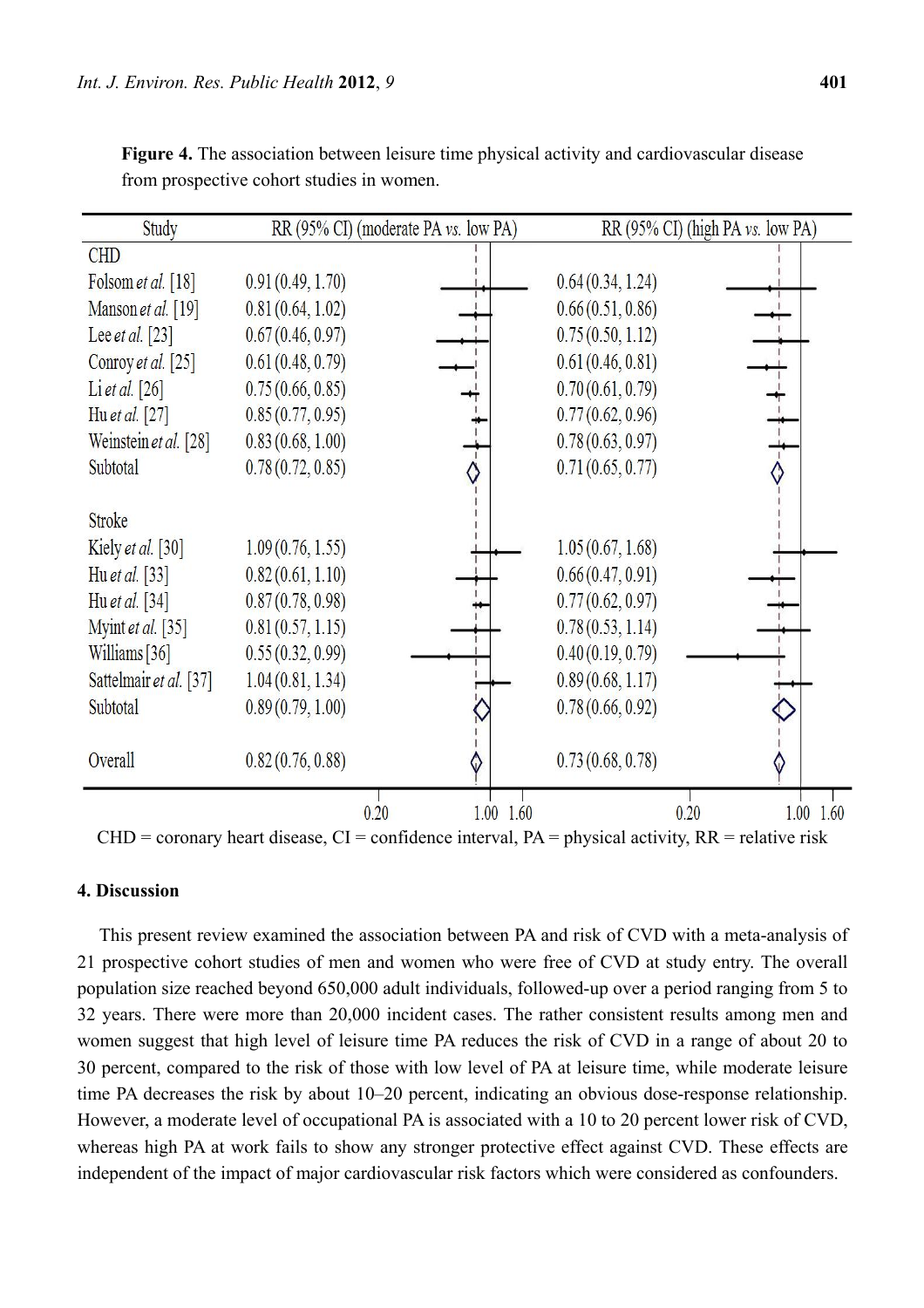According to the U.S. 2008 physical activity guidelines, it is recommended that "all adults should avoid inactivity. Some physical activity is better than none, and adults who participate in any amount of activity gain some health benefits" and "additional benefits occur with more physical activity" [38]. The guidelines have been well supported by a recent review, particularly on leisure time PA and CHD [39]. Yet, the evidence of a dose-response relationship between PA and stroke is not as consistent as in case of CHD outcome [5,8,40]. The results from our review, using strict inclusion criteria to maintain high quality studies only, provide some evidence of a dose-response relationship between leisure time PA and stroke. A similar relationship in case of occupational PA and CVD is not yet established.

Although working life witnessed dramatic changes during the past few decades, a considerable proportion of employed population is still exposed to strenuous physically work requiring a high amount of energy expenditure. In developed countries, it is estimated that physical activity at work accounts for about 30 percent of total physical activity [41]. In recent years, several studies questioned whether occupational PA exerts similar protective effect on health (particularly cardiovascular health) similar to the ones observed in leisure time PA. Recent evidence even suggests opposite effects of the two types of PA (occupational and leisure time) on health, such that occupational PA may be harmful to health, whereas leisure time PA exerts beneficial effects on health [10]. This phenomenon is in line with the traditional occupational health view that heavy physical job demand is considered an occupational health hazard [42]. Our current meta-analysis at least partly suggests that, while moderate level of occupational PA reduces the risk of CVD, high PA at work does not add to a potential protective effect. Nevertheless, we have to bear in mind that only three studies with respect to occupational PA were included in our meta-analysis. Therefore, additional epidemiological studies exhibiting a high quality are needed in this case. These studies should also consider the differential time spent with PA between occupational and leisure time activity, as well as differential options of exerting control over, and of expecting psychological benefits from PA [41].

It is of interest to note that the size of effects was well comparable across the different diagnostic groups, *i.e.*, CHD and stroke. Although additional research is required to identify the shared and differential processes mediating PA with CHD and stroke respectively, the following conclusions can be made on the basis of current evidence: First, in case of stroke and of CHD a reduction of shared main risk factors, including reduced blood pressure, body weight, decrease in LDL- and increase in HDL cholesterol, and maintenance of normal glucose tolerance contribute to risk reduction, but studies adjusting for these effects indicate a relatively small contribution. Second, additional physiological responses associated with lack of PA that carry potential pathogenic effects on general atherosclerosis (affecting CHD and stroke) concern reduced endothelial function, elevated thrombogeneity, heightened imbalance of autonomic nervous system, increased endogenous inflammation and coagulation factors (VII, IX, vWF). Third, some of the protective factors reinforced by PA may be responsible for risk reduction in CHD specifically, such as attenuated plaque progression in coronary arteries, enhanced collateralization of coronary arteries, or infarct sparing due to myocardial preconditioning [43-45]. In addition, there are protective effects resulting from body weight control and its effect on high blood pressure and risk of metabolic syndrome [46].

During the past decade, several reviews and meta-analyses have examined the relationship between PA and CVD [3,5-8]. However, these meta-analyses evaluated PA and CVD as an overall category,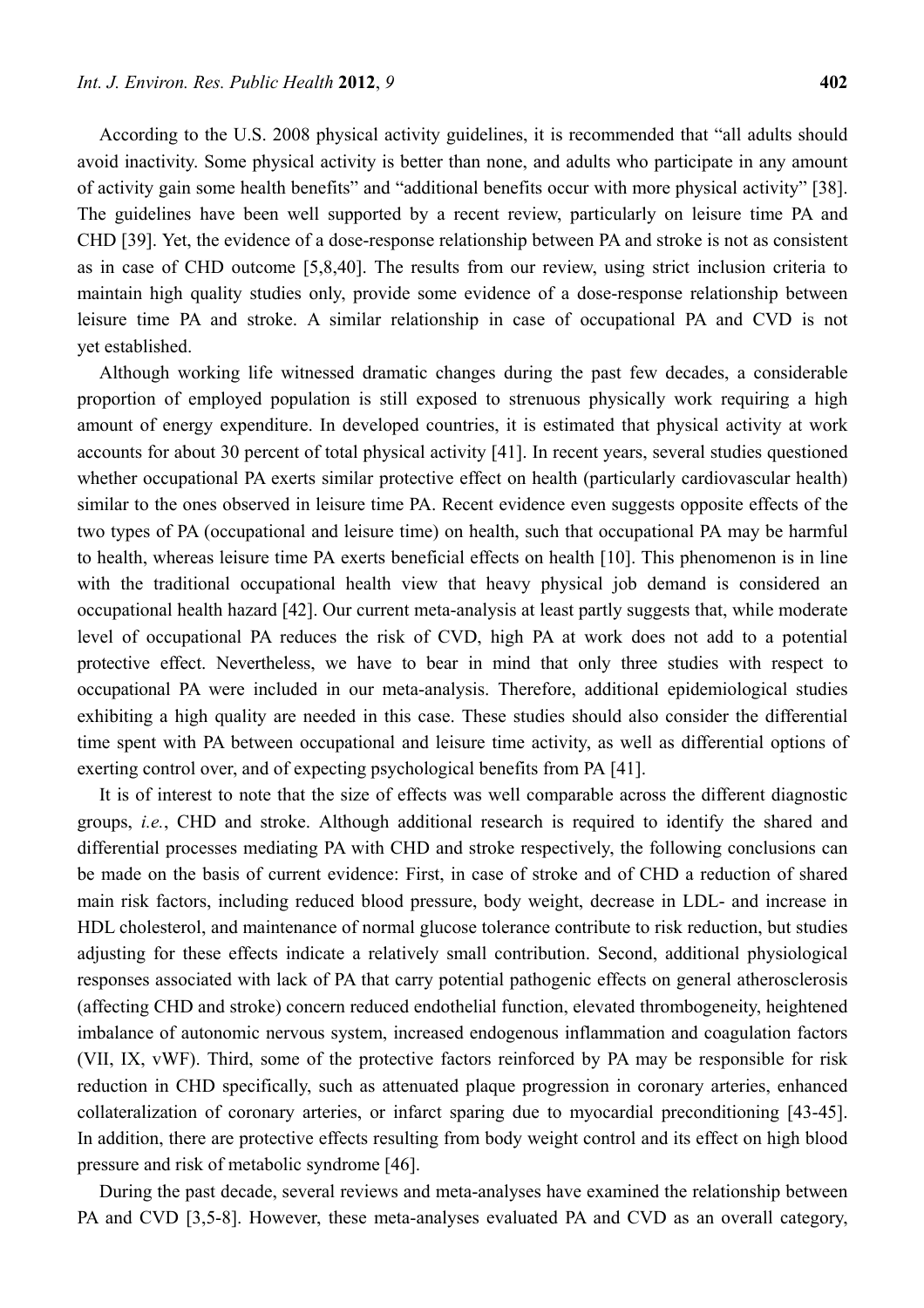without distinguishing between occupational PA and leisure time PA, and between CHD and stroke. In addition, few explored the dose-response relationship [39,40]. Moreover, several reports focused exclusively on men. These limitations were overcome by the current report that includes different levels of occupational and leisure time PA and two major types of CVD (CHD and stroke) in men and women, respectively. We decided to restrict the analysis to prospective cohort studies with a large sample size and with a relatively long duration of follow-up in order to improve the reliability and validity of findings. While these restrictions resulted in a smaller number of studies included in the meta-analysis compared to some previous reports, we maintain that quality of studies matters more than quantity. In this contribution, we also examined potential publication bias but did not detect any substantial effect.

Several potential limitations have to be addressed. First, as is the case in a majority of epidemiological studies exploring associations of PA with health, it is difficult to elucidate the specific role of PA as part of a health-related lifestyle that produces favorable effects on diet, body weight control and reduction or lack of addictive behaviors, such as cigarette smoking or heavy alcohol consumption. Adjusting for these factors in multivariate statistical analysis has been performed in many of the reported studies, but this approach may not do justice to the complex web of causation produced by comprehensive health-related lifestyles. A second limitation relates to the accurate assessment of PA by questionnaire. Unfortunately, there was no uniform measurement in the 21 studies included. Rather, assessments varied quite substantially with regard to frequency, intensity and duration of PA [47]. In this context, we divided PA into two broad types, *i.e.*, occupational PA and leisure time PA, and included only objective measurement of PA, even though a recent meta-analysis indicates that a significant protective effect of PA on health is not compromised by the fact that self-report data are often less valid than objective measurements [3]. Third, hemorrhagic stroke and ischemic stroke were not analyzed separately in our review. Given the differences in etiology, it might be suspected that PA affects hemorrhagic and ischemic stroke differently. However, previous meta-analyses suggested that the protective effects of PA were similar in hemorrhagic and ischemic stroke [5,6]. Last, all studies included in this meta-analysis originated either from the USA or from Europe. This restriction is in part due to some of the selection criteria (especially papers published in English-language journals), but may also reflect the fact that the burden of disease in economically advanced Western countries with its shift from communicable to non-communicable diseases occurred earlier than in other parts of the world and, thus, raised new public health concerns for research and policy [1,2]. In view of the current socioeconomic and epidemiologic transition in rapidly developing countries, and in particular in many Asian countries, respective evidence on protective effects of CVD produced by regular PA is badly needed [48-50].

In conclusion, the results of this meta-analysis suggest that high level of leisure time physical activity has a beneficial effect on cardiovascular health by reducing the overall risk of incident CHD and stroke among men and women by 20 to 30 percent, while moderate level of occupational physical activity might reduce 10 to 20 percent risk of CVD. Results are in line with available evidence from previous reviews, but improved estimates may be due to the high quality of selection criteria of the studies included in this analysis. The findings have obvious direct implications for primary and secondary prevention, not only in Western countries, but equally so in rapidly developing countries in Asia and other regions of the world.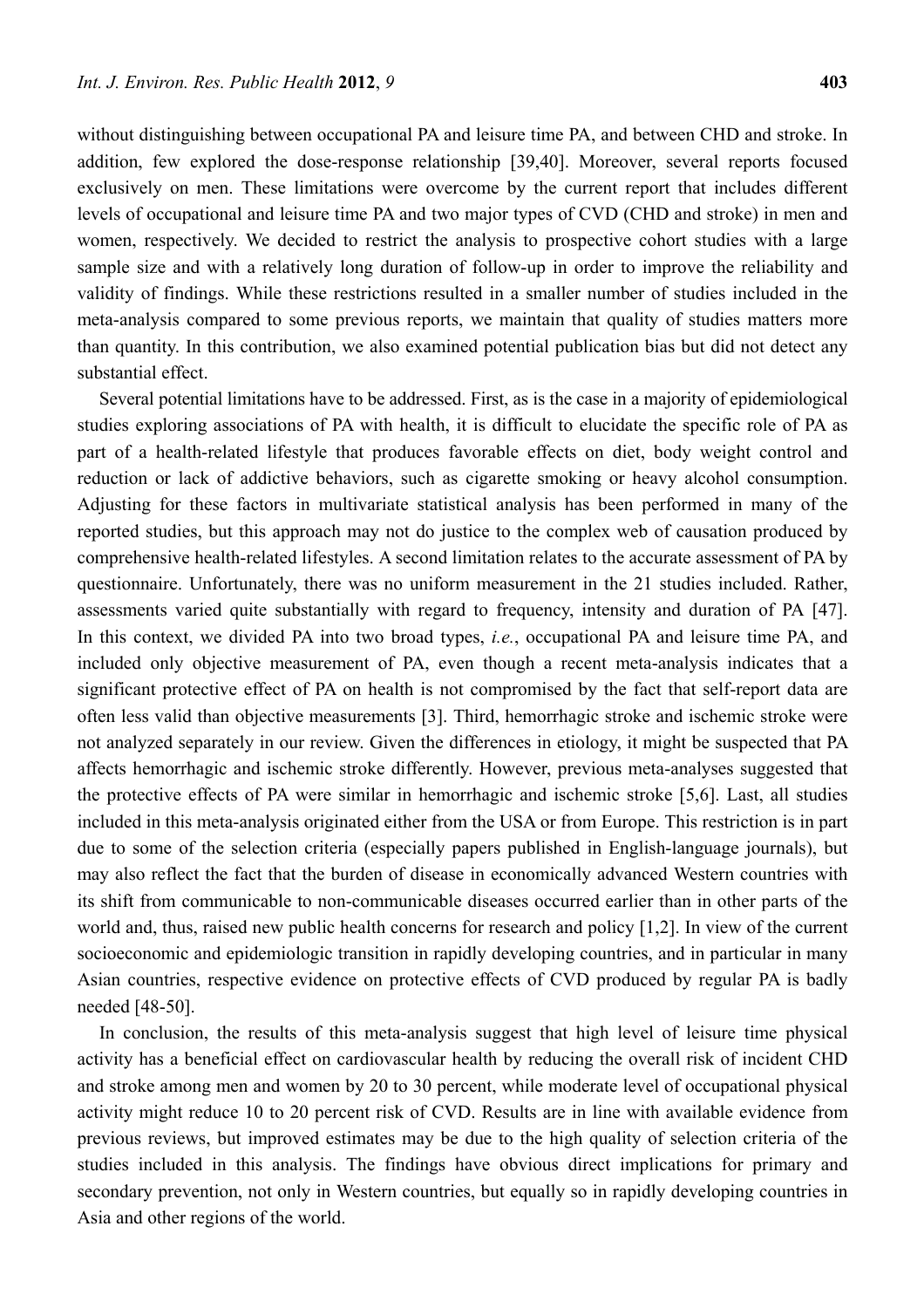# **Acknowledgments**

This work was supported by a grant from the 'Hiller Stiftung' as part of preparatory activities of developing a research network on 'Movement and Health' at the Heinrich-Heine-University of Düsseldorf, Germany. We are grateful to the Hiller Stiftung and the members of the 'Scientific Advisory Board', in particular its director Alfons Labisch.

# **Conflict of Interest**

The authors declare no conflict of interest.

## **References**

- 1. Yusuf, S.; Reddy, S.; Ounpuu, S.; Anand, S. Global burden of cardiovascular diseases: Part I: General considerations, the epidemiologic transition, risk factors, and impact of urbanization. *Circulation* **2001**, *104*, 2746-2753.
- 2. Smith, S.C., Jr. Reducing the global burden of ischemic heart disease and stroke: A challenge for the cardiovascular community and the United Nations. *Circulation* **2011**, *124*, 278-279.
- 3. Sofi, F.; Capalbo, A.; Cesari, F.; Abbate, R.; Gensini, G.F. Physical activity during leisure time and primary prevention of coronary heart disease: An updated meta-analysis of cohort studies. *Eur. J. Cardiovasc. Prev. Rehabil.* **2008**, *15*, 247-257.
- 4. O'Donovan, G.; Blazevich, A.J.; Boreham, C.; Cooper, A.R.; Crank, H.; Ekelund, U.; Fox, K.R.; Gately, P.; Giles-Corti, B.; Gill, J.M.; *et al*. The ABC of physical activity for health: A consensus statement from the British Association of Sport and Exercise Sciences. *J. Sports Sci.* **2010**, *28*, 573-591.
- 5. Wendel-Vos, G.C.; Schuit, A.J.; Feskens, E.J.; Boshuizen, H.C.; Verschuren, W.M.; Saris, W.H.; Kromhout, D. Physical activity and stroke. A meta-analysis of observational data. *Int. J. Epidemiol.* **2004**, *33*, 787-798.
- 6. Goldstein, L.B. Physical activity and the risk of stroke. *Expert Rev. Neurother.* **2010**, *10*, 1263-1265.
- 7. Shiroma, E.J.; Lee, I.M. Physical activity and cardiovascular health: Lessons learned from epidemiological studies across age, gender, and race/ethnicity. *Circulation* **2010**, *122*, 743-752.
- 8. Diep, L.; Kwagyan, J.; Kurantsin-Mills, J.; Weir, R.; Jayam-Trouth, A. Association of physical activity level and stroke outcomes in men and women: A meta-analysis. *J. Womens Health (Larchmt)* **2010**, *19*, 1815-1822.
- 9. Howley, E.T. Type of activity: Resistance, aerobic and leisure *versus* occupational physical activity. *Med. Sci. Sports Exerc.* **2001**, *33*, S364-S369.
- 10. Holtermann, A.; Hansen, J.V.; Burr, H.; Søgaard, K.; Sjøgaard, G. The health paradox of occupational and leisure-time physical activity. *Br. J. Sports Med.* **2012**, in press.
- 11. Carnethon, M.R. Physical activity and cardiovascular disease: How much is enough? *Am. J. Lifestyle Med.* **2009**, *3*, S44-S49.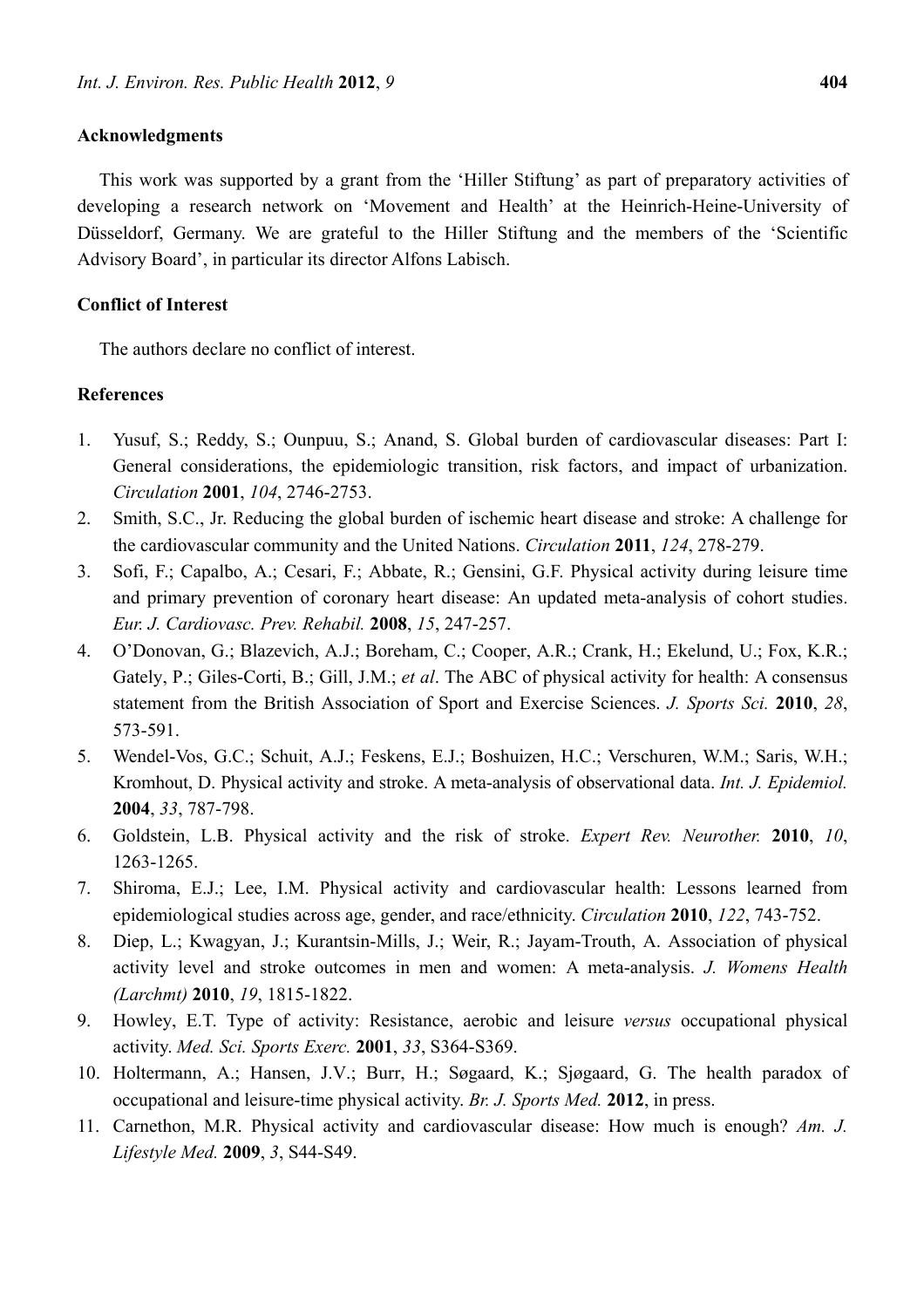- 12. Stroup, D.F.; Berlin, J.A.; Morton, S.C.; Olkin, I.; Williamson, G.D.; Rennie, D.; Moher, D.; Becker, B.J.; Sipe, T.A.; Thacker, S.B. Meta-analysis of observational studies in epidemiology: A proposal for reporting. Meta-analysis of Observational Studies in Epidemiology (MOOSE) group. *J. Am. Med. Assoc.* **2000**, *283*, 2008-2012.
- 13. Moher, D.; Liberati, A.; Tetzlaff, J.; Altman, D.G.; PRISMA Group. Preferred reporting items for systematic reviews and meta-analyses: The PRISMA statement. *J. Clin. Epidemiol.* **2009**, *62*, 1006-1012.
- 14. Knapp, G.; Biggerstaff, B.J.; Hartung, J. Assessing the amount of heterogeneity in random-effects meta-analysis. *Biom. J.* **2006**, *48*, 271-285.
- 15. Begg, C.B.; Mazumdar, M. Operating characteristics of a rank correlation test for publication bias. *Biometrics* **1994**, *50*, 1088-1101.
- 16. Sterne, J. *Meta-Analysis in STATA: An Updated Collection from the Stata Journal*; Stata Press: College Station, TX, USA, 2009; pp. 1-259.
- 17. Donahue, R.P.; Abbott, R.D.; Reed, D.M.; Yano, K. Physical activity and coronary heart disease in middle-aged and elderly men: The Honolulu Heart Program. *Am. J. Public Health* **1988**, *78*, 683-685.
- 18. Folsom, A.R.; Arnett, D.K.; Hutchinson, R.G.; Liao, F.; Clegg, L.X.; Cooper, L.S. Physical activity and incidence of coronary heart disease in middle-aged women and men. *Med. Sci. Sports Exerc.* **1997**, *29*, 901-909.
- 19. Manson, J.E.; Hu, F.B.; Rich-Edwards, J.W.; Colditz, G.A.; Stampfer, M.J.; Willett, W.C.; Speizer, F.E.; Hennekens, C.H. A prospective study of walking as compared with vigorous exercise in the prevention of coronary heart disease in women. *N. Engl. J. Med.* **1999**, *341*, 650-658.
- 20. Kaprio, J.; Kujala, U.M.; Koskenvuo, M.; Sarna, S. Physical activity and other risk factors in male twin-pairs discordant for coronary heart disease. *Atherosclerosis* **2000**, *150*, 193-200.
- 21. Lee, I.M.; Sesso, H.D.; Paffenbarger, R.S., Jr. Physical activity and coronary heart disease risk in men: Does the duration of exercise episodes predict risk? *Circulation* **2000**, *102*, 981-986.
- 22. Sesso, H.D.; Paffenbarger, R.S., Jr.; Lee, I.M. Physical activity and coronary heart disease in men: The Harvard Alumni Health Study. *Circulation* **2000**, *102*, 975-980.
- 23. Lee, I.M.; Rexrode, K.M.; Cook, N.R.; Manson, J.E.; Buring, J.E. Physical activity and coronary heart disease in women: Is "no pain, no gain" passé? *J. Am. Med. Assoc.* **2001**, *285*, 1447-1454.
- 24. Lee, I.M.; Sesso, H.D.; Oguma, Y.; Paffenbarger, R.S., Jr. Relative intensity of physical activity and risk of coronary heart disease. *Circulation* **2003**, *107*, 1110-1116.
- 25. Conroy, M.B.; Cook, N.R.; Manson, J.E.; Buring, J.E.; Lee, I.M. Past physical activity, current physical activity, and risk of coronary heart disease. *Med. Sci. Sports Exerc.* **2005**, *37*, 1251-1256.
- 26. Li, T.Y.; Rana, J.S.; Manson, J.E.; Willett, W.C.; Stampfer, M.J.; Colditz, G.A.; Rexrode, K.M.; Hu, F.B. Obesity as compared with physical activity in predicting risk of coronary heart disease in women. *Circulation* **2006**, *113*, 499-506.
- 27. Hu, G.; Jousilahti, P.; Borodulin, K.; Barengo, N.C.; Lakka, T.A.; Nissinen, A.; Tuomilehto, J. Occupational, commuting and leisure-time physical activity in relation to coronary heart disease among middle-aged Finnish men and women. *Atherosclerosis* **2007**, *194*, 490-497.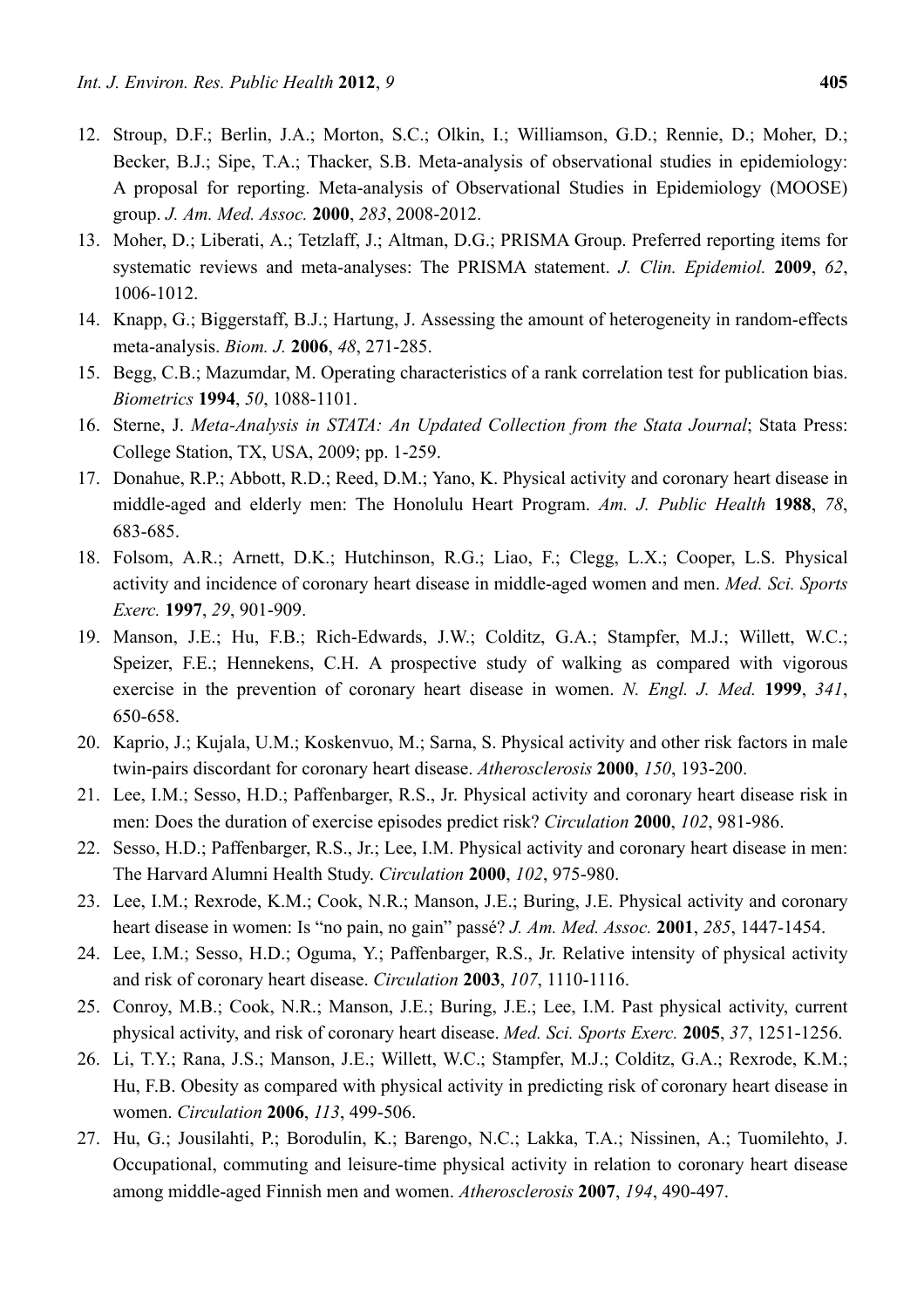- 28. Weinstein, A.R.; Sesso, H.D.; Lee, I.M.; Rexrode, K.M.; Cook, N.R.; Manson, J.E.; Buring, J.E.; Gaziano, J.M. The joint effects of physical activity and body mass index on coronary heart disease risk in women. *Arch. Intern. Med.* **2008**, *168*, 884-890.
- 29. Wannamethee, G.; Shaper, A.G. Physical activity and stroke in British middle aged men. *BMJ* **1992**, *304*, 597-601.
- 30. Kiely, D.K.; Wolf, P.A.; Cupples, L.A.; Beiser, A.S.; Kannel, W.B. Physical activity and stroke risk: The Framingham Study. *Am. J. Epidemiol.* **1994**, *140*, 608-620.
- 31. Lee, I.M.; Paffenbarger, R.S. Physical activity and stroke incidence. The Harvard Alumni Health Study. *Stroke* **1998**, *29*, 2049-2054.
- 32. Lee, I.M.; Hennekens, C.H.; Berger, K.; Buring, J.E.; Manson, J.E. Exercise and risk of stroke in male physicians. *Stroke* **1999**, *30*, 1-6.
- 33. Hu, F.B.; Stampfer, M.J.; Colditz, G.A.; Ascherio, A.; Rexrode, K.M.; Willett, W.C.; Manson, J.E. Physical activity and risk of stroke in women. *J. Am. Med. Assoc.* **2000**, *283*, 2961-2967.
- 34. Hu, G.; Sarti, C.; Jousilahti, P.; Silventoinen, K.; Barengo, N.C.; Tuomilehto, J. Leisure time, occupational, and commuting physical activity and the risk of stroke. *Stroke* **2005**, *36*, 1994-1999.
- 35. Myint, P.K.; Luben, R.N.; Wareham, N.J.; Welch, A.A.; Bingham, S.A.; Day, N.E.; Khaw, K.T. Combined work and leisure physical activity and risk of stroke in men and women in the European prospective investigation into Cancer-Norfolk Prospective Population Study. *Neuroepidemiology* **2006**, *27*, 122-129.
- 36. Williams, P.T. Reduction in incident stroke risk with vigorous physical activity: Evidence from 7.7-year follow-up of the national runners' health study. *Stroke* **2009**, *40*, 1921-1923.
- 37. Sattelmair, J.R.; Kurth, T.; Buring, J.E.; Lee, I.M. Physical activity and risk of stroke in women. *Stroke* **2010**, *41*, 1243-1250.
- 38. U.S. Department of Health and Human Services. *2008 Physical Activity Guidelines for Americans.* 2008. Available online: http://www.health.gov/PAGuidelines/pdf/paguide.pdf (accessed on 6 January 2012).
- 39. Sattelmair, J.; Pertman, J.; Ding, E.L.; Kohl, H.W., 3rd; Haskell, W.; Lee, I.M. Dose response between physical activity and risk of coronary heart disease: A meta-analysis. *Circulation* **2011**, *124*, 789-795.
- 40. Kohl, H.W., 3rd. Physical activity and cardiovascular disease: Evidence for a dose response. *Med. Sci. Sports Exerc.* **2001**, *33*, S472-S483.
- 41. Kukkonen-Harjula, K. Physical activity and cardiovascular health-work and leisure differ. *Scand. J. Work Environ. Health* **2007**, *33*, 401-404.
- 42. Karlqvist, L.K.; Härenstam, A.; Leijon, O.; Schéele, P.; MOA Research Group. Excessive physical demands in modern worklife and characteristics of work and living conditions of persons at risk. *Scand. J. Work Environ. Health* **2003**, *29*, 363-377.
- 43. Mora, S.; Cook, N.; Buring, J.E.; Ridker, P.M.; Lee, I.M. Physical activity and reduced risk of cardiovascular events: Potential mediating mechanisms. *Circulation* **2007**, *116*, 2110-2118.
- 44. Alevizos, A.; Lentzas, J.; Kokkoris, S.; Mariolis, A.; Korantzopoulos, P. Physical activity and stroke risk. *Int. J. Clin. Pract.* **2005**, *59*, 922-930.
- 45. Bowles, D.K.; Laughlin, M.H. Mechanism of beneficial effects of physical activity on atherosclerosis and coronary heart disease. *J. Appl. Physiol.* **2011**, *111*, 308-310.